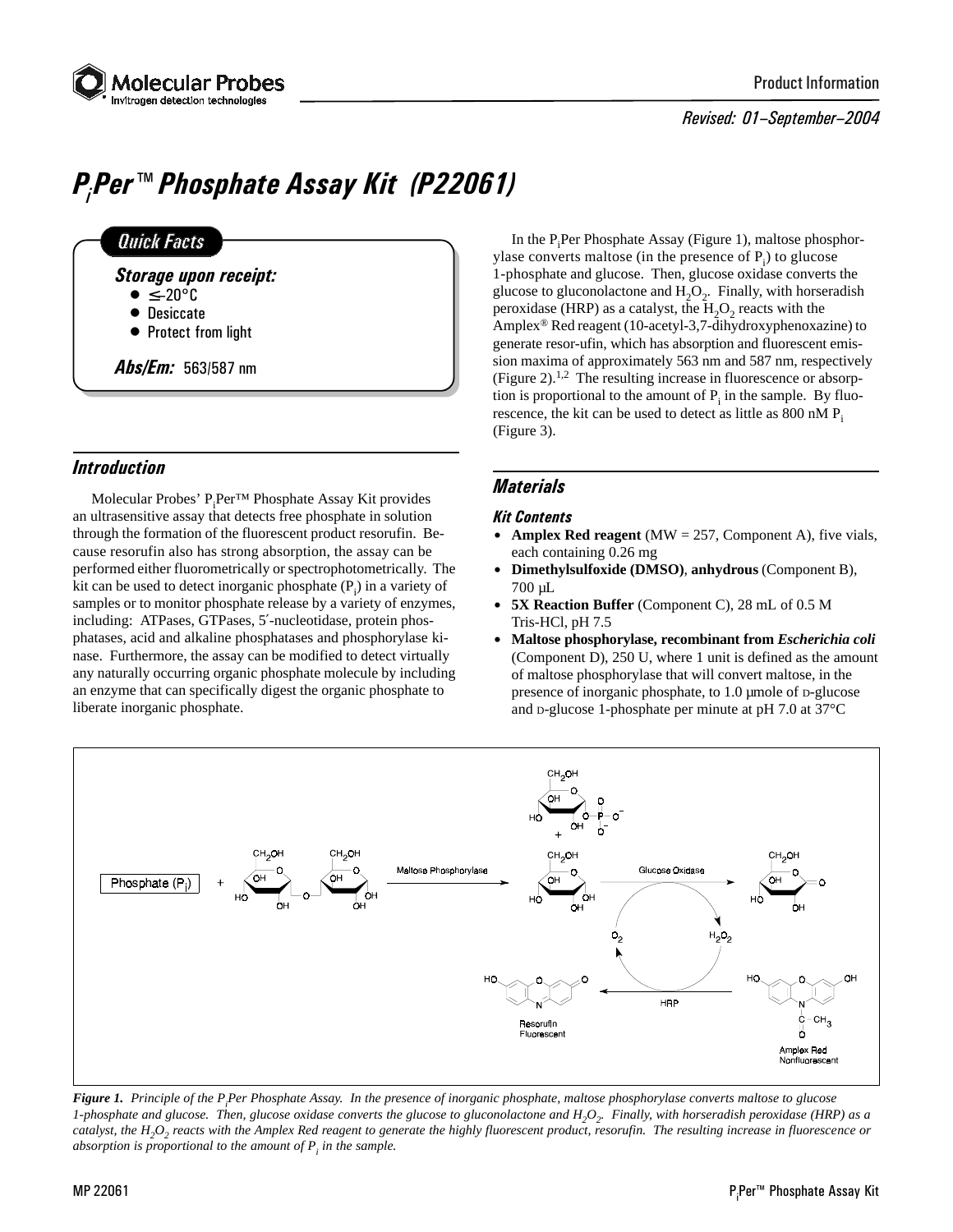- **Maltose, monohydrate**  $(MW = 360.3,$  Component E), 20 mg
- \$ **Glucose oxidase from** *Aspergillus niger* (Component F), 200 U, where 1 unit is defined as the amount of glucose oxidase that will oxidize 1.0 µmole of β-D-glucose to  $p$ -gluconolactone and H<sub>2</sub>O<sub>2</sub> per minute at pH 5.1 at 35 $\degree$ C
- \$ **Horseradish peroxidase (HRP)** (Component G), 50 U, where 1 unit is defined as the amount of enzyme that will form 1.0 mg purpurogallin from pyrogallol in 20 seconds at pH 6.0 at 20°C
- **Phosphate standard** (Component H), 500 µL of 50 mM potassium phosphate
- **Hydrogen peroxide**  $(H_2O_2)$  (MW = 34, Component I), 500  $\mu$ L of a stabilized  $\sim$ 3% solution; the actual concentration is indicated on the component label

Each kit provides sufficient reagents for approximately 1000 assays using either a fluorescence or an absorbance microplate reader and reaction volumes of 100 µL per assay.

#### Storage and Handling

Upon receipt, the kit should be stored at  $\leq -20^{\circ}$ C, protected from light. Stored properly, the kit's components should remain stable for at least six months. Allow the reagents to warm to room temperature before opening the vials. The Amplex Red reagent is somewhat air sensitive. Once a vial of Amplex Red reagent has been opened, the reagent should be used promptly. PROTECT THE AMPLEX RED REAGENT FROM LIGHT.

## Experimental Protocols

Several protocols are described below. The section *Stock Solution Preparation* applies to all of the assay protocols. The basic assay protocols are described in the sections: *Assay for Inorganic Phosphate*, *Assay for Enzyme Activity* and *Assay for Organic Phosphate*. In addition, there are two protocols describing the use of rigorous controls, for situations where usersupplied reagents may introduce contaminants (e.g.  $P_i$  or glucose) that would interfere with the data interpretation if not fully accounted for. These sections are: *Background Management in Enzyme-Activity Assays* and *Background Management in Organic-Phosphate Assays*. Before proceeding with the applicable protocol, please read it through, in its entirety. Please also read the *Protocol Notes* section, at the end.



*Figure 2. Normalized absorption and fluorescence emission spectra of resorufin, the product of the Amplex Red reagent.*



*Figure 3. Detection of inorganic phosphate using the PiPer Phosphate Assay Kit. Each reaction contained 50 µM Amplex Red reagent containing 2 U/mL maltose phosphorylase, 1 mM maltose, 1 U/mL glucose oxidase and 0.2 U/mL HRP in 1X Reaction Buffer. Reactions were incubated at 37ºC. After 60 minutes, fluorescence was measured in a fluorescence microplate reader using excitation at 530 ± 12.5 nm and fluorescence detection at 590 ± 17.5 nm. Data points represent the average of duplicate reactions, and a background value of 43 (arbitrary units) has been subtracted from each.*

The assay protocols are designed for detection by means of either a fluorescence or absorbance multiwell plate reader. For detection with a standard fluorometer or spectrophotometer, the volumes must be increased accordingly.

#### **Stock Solution Preparation - for All Assay Protocols**

**1.1** Prepare a 10 mM stock solution of Amplex Red reagent: Allow one vial of Amplex Red reagent (Component A) and DMSO (Component B) to warm to room temperature. Just prior to use, dissolve the contents of the vial of Amplex Red reagent (0.26 mg) in 100 µL DMSO. Each vial of Amplex Red reagent is sufficient for approximately 200 assays, with a final reaction volume of 100 µL per assay. This stock solution should be stored frozen at ≤–20°C, protected from light.

**1.2** Prepare a 1X working solution of Reaction Buffer by adding 5 mL of 5X Reaction Buffer stock solution (Component C) to 20 mL of deionized water (dH<sub>2</sub>O). This 25 mL volume of  $1X$ Reaction Buffer is sufficient for approximately 200 assays of 100 µL each, with a 5 mL excess for making stock solutions and dilutions.

**1.3** Prepare a 200 U/mL stock solution of maltose phosphorylase by dissolving the contents of the vial of maltose phosphorylase (Component D) in 1.25 mL of 1X Reaction Buffer. After use, the remaining solution should be divided into small aliquots and stored frozen at ≤–20°C.

**1.4** Prepare a 40 mM stock solution of maltose by dissolving the contents of the vial of maltose (Component E) in 1.39 mL of 1X Reaction Buffer. After use, the remaining solution should be stored frozen at ≤–20°C.

**1.5** Prepare a 200 U/mL solution of glucose oxidase by dissolving the contents of the vial of glucose oxidase (Component F) in 1.0 mL of 1X Reaction Buffer. After use, the remaining solution should be divided into small aliquots and stored frozen at ≤–20°C.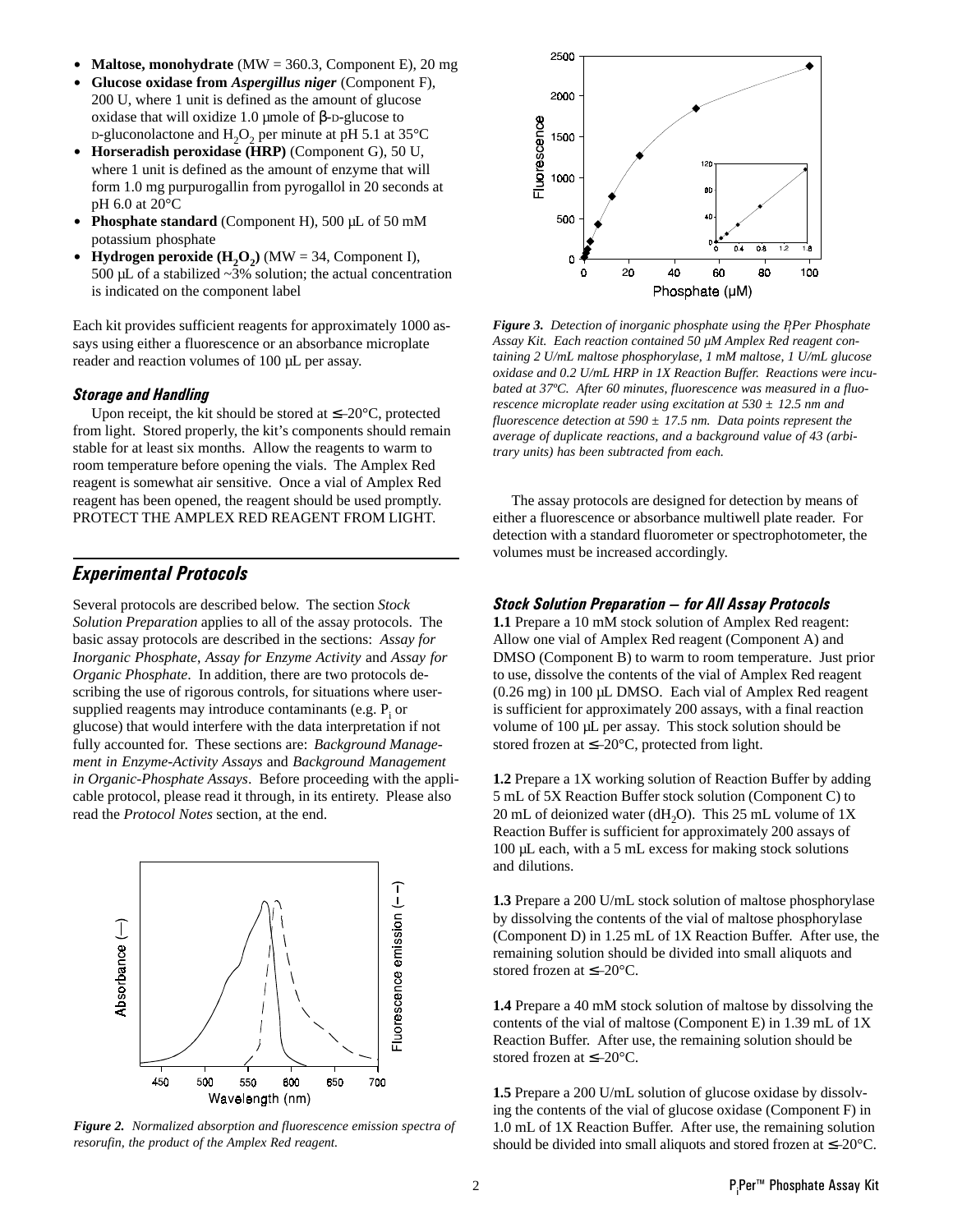**1.6** Prepare a 100 U/mL stock solution of horseradish peroxidase (HRP) by dissolving the contents of the vial of HRP (Component G) in 500 µL of 1X Reaction Buffer. After use, the remaining solution should be divided into small aliquots and stored frozen at  $\leq -20$ °C.

**1.7** Prepare a 20 mM  $H_2O_2$  working solution by diluting the  $\sim$ 3% H<sub>2</sub>O<sub>2</sub> stock solution (Component I) into the appropriate volume of  $dH_2O$ . The actual  $H_2O_2$  concentration is indicated on the component label. For instance, a 20 mM  $H_2O_2$  working solution can be prepared from a 3.0%  $H_2O_2$  stock solution by diluting 23 µL of 3.0%  $H_2O_2$  into 977 µL of dH<sub>2</sub>O. Please note that although the  $\sim$ 3% H<sub>2</sub>O<sub>2</sub> stock solution has been stabilized to slow degradation, the 20 mM  $H<sub>2</sub>O<sub>2</sub>$  working solution will be less stable and should be used promptly.

#### Assay for Inorganic Phosphate

The following protocol describes the basic assay for inorganic phosphate  $(P_i)$  in a total volume of 100  $\mu$ L per microplate well. The volumes recommended here are sufficient for ~100 assays.

**2.1** Prepare a P<sub>i</sub> standard curve: Dilute the appropriate amount of the 50 mM phosphate standard solution (Component H) into 1X Reaction Buffer (prepared in step 1.2) to produce  $P_i$  concentrations of 0 to 100  $\mu$ M. Use 1X Reaction Buffer without  $P_i$  as a negative control. A volume of 50  $\mu$ L will be used for each reaction. Please note that the  $P_i$  concentrations will be twofold lower in the final reaction volume.

**2.2** Dilute the experimental samples in 1X Reaction Buffer. A volume of 50 µL will be used for each reaction.

**2.3** If desired, prepare a positive control by diluting the 20 mM H<sub>2</sub>O<sub>2</sub> working solution (prepared in step 1.7) to 10  $\mu$ M in 1X Reaction Buffer.

**2.4** Pipet 50 µL of the diluted samples and controls into separate wells of a microplate.

**2.5** Prepare a working solution of 100 µM Amplex Red reagent containing 4 U/mL maltose phosphorylase, 0.4 mM maltose, 2 U/mL glucose oxidase and 0.4 U/mL HRP by adding:

- 4.73 mL of 1X Reaction Buffer.
- 50 µL of the Amplex Red reagent stock solution (prepared in step 1.1)
- 100 µL of the maltose phosphorylase stock solution (prepared in step 1.3)
- $\bullet$  50 µL of the glucose oxidase (prepared in step 1.5)
- $20 \mu L$  of the HRP stock solution (prepared in step 1.6)
- $\bullet$  50 µL of the maltose stock solution (prepared in step 1.4; add last)

This 5 mL volume is sufficient for ~100 assays. Prepare only the amount needed for the experiment at hand. USE SOON AFTER PREPARATION, e.g. within 15 minutes. Note that the final concentrations of each component will be twofold lower in the final reaction volume.

**2.6** Begin the reactions by adding 50 µL of the Amplex Red reagent/maltose phosphorylase/maltose/glucose oxidase/HRP working solution to each microplate well containing the samples and controls.

**2.7** Incubate the reactions for 30 minutes or longer at 37°C, protected from light. Because the assay is continuous (not terminated), fluorescence, or absorbance, may be measured at multiple time points to follow the kinetics of the reactions.

**2.8** Resorufin, the Amplex Red reagent reaction product, can be detected either fluorometrically or spectrophotometrically. For fluorescence detection, use a fluorescence microplate reader set for excitation in the range of 530–560 nm and emission detection at ~590 nm (see Figure 2). For absorbance detection, use a microplate reader set for absorbance at ~565 nm.

**2.9** For each point, correct for background fluorescence, or absorbance, by subtracting the values derived from the no-phosphate control.

#### Assay for Enzyme Activity

The following protocol provides a guideline for using the P<sub>i</sub>Per Phosphate Assay Kit to measure the activity of a phosphategenerating enzyme. The enzyme, and the specific substrate for the enzyme, must be supplied by the user. The volumes recommended here are sufficient for ~100 assays, each containing a volume of 100 µL. In cases where either the enzyme or the substrate is possibly contaminated with P<sub>i</sub> or glucose, see *Background Management in Enzyme-Activity Assays*, which follows the basic assay.

**3.1** Dilute the samples containing the phosphate-generating enzyme in 1X Reaction Buffer (prepared in step 1.2). A volume of 50 µL will be used for each reaction.

**3.2** Set aside a sample of 1X Reaction Buffer without enzyme as a negative control. A volume of 50 µL will be used.

**3.3** If desired, prepare a positive control by diluting the 20 mM H<sub>2</sub>O<sub>2</sub> working solution (prepared in step 1.7) to 10  $\mu$ M in 1X Reaction Buffer.

**3.4** Pipet 50 µL of the diluted samples and controls into separate wells of a microplate.

**3.5** Prepare a working solution of 100 µM Amplex Red reagent containing 4 U/mL maltose phosphorylase, 0.4 mM maltose, 2 U/mL glucose oxidase, 0.4 U/mL HRP and the organic phosphate substrate of the phosphate-generating enzyme by adding:

- $\bullet$  4.73 mL of 1X Reaction Buffer (minus x  $\mu$ L, the substrate volume)
- 50 µL of the Amplex Red reagent stock solution (prepared in step 1.1)
- 100 µL of the maltose phosphorylase stock solution (prepared in step 1.3)
- $\bullet$  50 µL of the glucose oxidase (prepared in step 1.5)
- $\bullet$  20 µL of the HRP stock solution (prepared in step 1.6)
- $\bullet$  x µL of the substrate stock solution, as appropriate
- $\bullet$  50 µL of the maltose stock solution (prepared in step 1.4; add last)

This 5 mL volume is sufficient for ~100 assays. Prepare only the amount needed for the experiment at hand. USE SOON AFTER PREPARATION, e.g. within 15 minutes. Note that the final concentrations of each component will be twofold lower in the final reaction volume.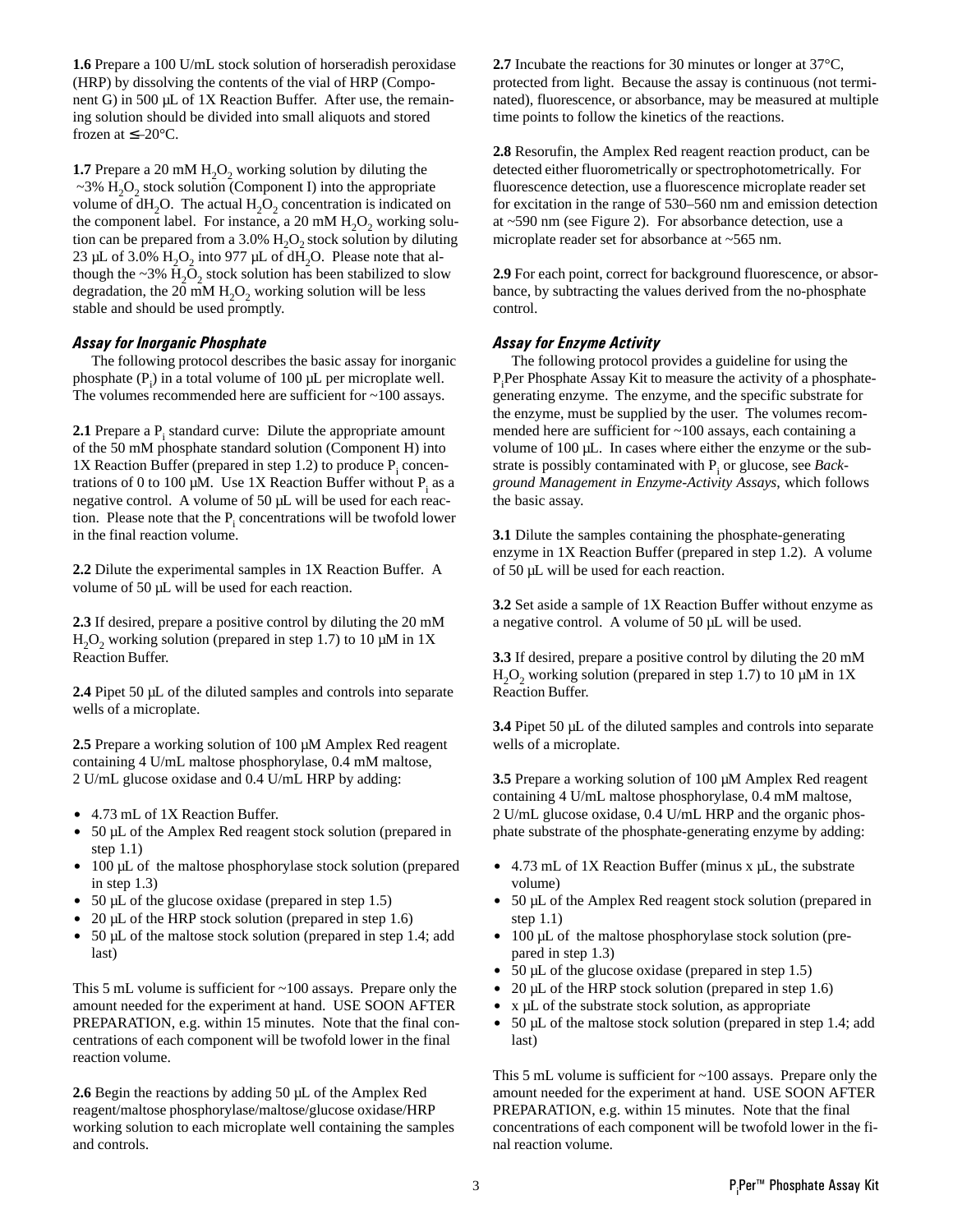**3.6** Begin the reactions by adding 50 µL of the Amplex Red reagent/maltose phosphorylase/maltose/glucose oxidase/HRP/ substrate working solution to each microplate well containing the samples and controls.

**3.7** Incubate the reactions for 30 minutes or longer at 37<sup>o</sup>C, protected from light. Because the assay is continuous (not terminated), fluorescence, or absorbance, may be measured at multiple time points to follow the kinetics of the reactions.

**3.8** Resorufin, the Amplex Red reagent reaction product, can be detected either fluorometrically or spectrophotometrically. For fluorescence detection, use a fluorescence microplate reader set for excitation in the range of 530–560 nm and emission detection at ~590 nm (see Figure 2). For absorbance detection, use a microplate reader set for absorbance at ~565 nm.

**3.9** For each point, correct for background fluorescence by subtracting the values derived from the no-enzyme control.

#### Background Management in Enzyme-Activity Assays

The following, a modification of the basic enzyme-activity assay, is recommended in situations where there is possible phosphate (or glucose) contamination of the enzyme to be assayed, for example when impure extracts are used. The protocol incorporates a full set of controls for assessment and management of background activity. The method also controls for possible phosphate (or glucose) contamination of the enzyme substrate. As described, the volumes are sufficient for ~100 assays and full set of controls, each reaction in a 100 µL volume.

**4.1** Perform steps 3.1–3.4 exactly as above, except prepare sufficient volumes to have two 50 µL volumes of each sample and controls, and load two sets of microplate wells.

**4.2** Prepare the working solution, including the enzyme substrate, exactly as in step 3.5.

**4.3** Prepare a working solution, exactly as in step 3.5, except omit the enzyme substrate.

**4.4** Begin one set of reactions, as in step 3.6, by adding 50  $\mu$ L of the full Amplex Red working solution (Amplex Red reagent/ maltose phosphorylase/maltose/glucose oxidase/HRP/substrate working solution) to each microplate well containing the samples and controls. These are the **Full Reactions** (containing both enzyme and substrate) and one **No-Enzyme Control Reaction** (containing substrate, but no enzyme).

**4.5** Begin another set of reactions by adding 50 µL of the nosubstrate Amplex Red working solution (Amplex Red reagent/ maltose phosphorylase/maltose/glucose oxidase/HRP working solution) to each microplate well containing the second set of samples and controls. These are the **No-Substrate Control Reactions** (containing variable amounts of enzyme, but no substrate) and one **No-Enzyme/No-Substrate Control Reaction**.

**4.6** Incubate the reactions and measure the fluorescence, or absorbance, exactly as in steps 3.7 and 3.8.

**4.7** Analyze the data using the following logic:

Let  $A =$  the value for the **Full Reaction**. This value represents the enzymatic activity of the reaction plus backgrounds:

the enzyme background (e.g. phosphate or glucose contamination of the enzyme); the substrate background (e.g. phosphate or glucose contamination of the substrate); and the reagent background (e.g. trace phosphate or glucose contamination of the kit's reagents plus background fluorescence, or absorption, of the Amplex Red reagent and spontaneous conversion of the Amplex Red reagent to resorufin).

Let **B** = the value for the **No-Enzyme Control Reaction**. This value represents the substrate background plus the reagent background.

Let **C** = the value for the **No-Substrate Control Reaction**. This value represents the enzyme background plus the reagent background. Note that, for every Full Reaction, there should be a corresponding No-Substrate Control Reaction.

Let **D** = the value for the **No-Enzyme/No-Substrate Control Reaction**. This value represents the reagent background.

Thus, the fluorescence, or absorbance, value corresponding to enzyme activity alone is calculated as follows: **Enzyme Activity =**  $A \cdot B \cdot C + D$ **.** (Note that D is *added* in the equation.)

#### Assay for Organic Phosphate

The following protocol provides a guideline for using the P<sub>i</sub>Per Phosphate Assay Kit as an assay for virtually any naturally occurring organic phosphate (e.g. ATP, GTP, creatine phosphate, acetyl phosphate, etc.). The assay requires the use of an enzyme (user-supplied) that can specifically digest the organic phosphate to inorganic phosphate. The inorganic phosphate is then detected by the standard  $P_i$ Per reaction. As described, the volumes are sufficient for  $\sim$ 100 assays, each in a 100 µL volume. In cases where either the enzyme or the substrate is possibly contaminated with P<sub>i</sub> or glucose, see *Background Management in Organic-Phosphate Assays*, which follows the basic assay.

**5.1** Prepare an organic-phosphate standard curve: Dilute a stock solution of the organic phosphate using 1X Reaction Buffer (prepared in step 1.2) to produce organic-phosphate concentrations of 0 to 100  $\mu$ M. Use 1X Reaction Buffer without phosphate as a negative control. A volume of 50 µL will be used for each reaction. Please note that the organic-phosphate concentrations will be twofold lower in the final reaction volume.

**5.2** Dilute the experimental samples containing the organic phosphate in 1X Reaction Buffer (prepared in step 1.2). A volume of 50 µL will be used for each reaction.

**5.3** If desired, prepare a positive control by diluting the 20 mM  $H<sub>2</sub>O<sub>2</sub>$  working solution (prepared in step 1.7) to 10  $\mu$ M in 1X Reaction Buffer.

**5.4** Pipet 50 µL of the diluted samples and controls into separate wells of a microplate.

**5.5** Prepare a working solution of 100 µM Amplex Red reagent containing 4 U/mL maltose phosphorylase, 0.4 mM maltose, 2 U/mL glucose oxidase, 0.4 U/mL HRP and the enzyme specific for the organic phosphate by adding:

- $\bullet$  4.73 mL of 1X Reaction Buffer (minus x  $\mu$ L, the enzyme volume)
- 50 µL of the Amplex Red reagent stock solution (prepared in step 1.1)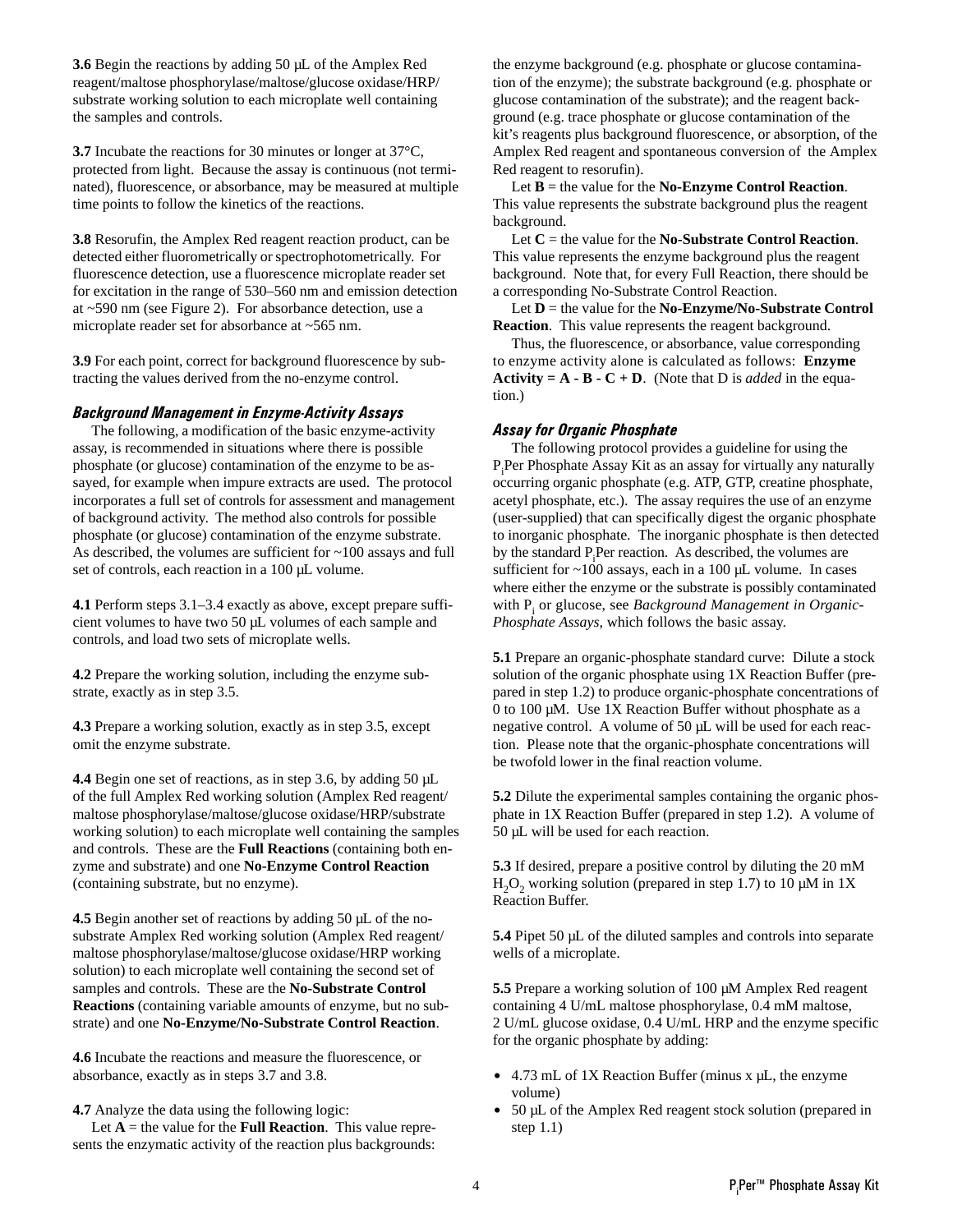- 100 µL of the maltose phosphorylase stock solution (prepared in step 1.3)
- $50 \mu L$  of the glucose oxidase stock solution (prepared in 1.5)
- $\bullet$  20 µL of the HRP stock solution (prepared in 1.6)
- $\bullet$  x  $\mu$ L of the enzyme stock solution, as appropriate
- $\bullet$  50 µL of the maltose stock solution (prepared in 1.4; add last)

This 5 mL volume is sufficient for ~100 assays. Prepare only the amount needed for the experiment at hand. USE SOON AFTER PREPARATION, e.g. within 15 minutes. Note that the final concentrations of each component will be twofold lower in the final reaction volume.

**5.6** Begin the reactions by adding 50 µL of the Amplex Red reagent/maltose phosphorylase/maltose/glucose oxidase/HRP/ enzyme working solution to each microplate well containing samples and controls.

**5.7** Incubate the reactions for 30 minutes or longer at 37°C, protected from light. Because the assay is continuous (not terminated), fluorescence, or absorbance, may be measured at multiple time points to follow the kinetics of the reactions.

**5.8** Resorufin, the Amplex Red reagent reaction product, can be detected either fluorometrically or spectrophotometrically. For fluorescence detection, use a fluorescence microplate reader set for excitation in the range of 530–560 nm and emission detection at ~590 nm (see Figure 2). For absorbance detection, use a microplate reader set for absorbance at ~565 nm.

**5.9** For each point, correct for background fluorescence, or absorbance, by subtracting the values derived from the no-organic phosphate control. The values thus determined can be converted to meaningful units by comparison to a standard curve, prepared from the values obtained from the standard-curve reactions.

#### Background Management for Organic-Phosphate Assays

The following, a modification of the basic organic-phosphate assay, is recommended in situations where there is possible inorganic phosphate (or glucose) contamination of the organic phosphate samples. The protocol incorporates a full set of controls for the assessment and management of background activity. The method also controls for possible phosphate (or glucose) contamination of the enzyme used for the digestion of the organic phosphate. As described, the volumes are sufficient for ~100 assays and a full set of controls, each reaction in a 100 µL volume.

**6.1** Perform steps 5.1–5.4 exactly as above, except prepare sufficient volumes to have two 50 µL volumes of each sample and controls, and load two sets of microplate wells.

**6.2** Prepare a working solution, including the enzyme specific for the organic phosphate, exactly as in step 5.5.

**6.3** Prepare a working solution, exactly in step 5.5, except omit the enzyme specific for the organic phosphate.

**6.4** Begin one set of reactions, as in step 5.6, by adding 50 µL of the full Amplex Red working solution (Amplex Red reagent/ maltose phosphorylase/maltose/glucose oxidase/HRP/enzyme working solution) to each microplate well containing the samples and controls. These are the **Full Reactions** (containing both organic phosphate and enzyme) and one **No-Organic–Phosphate Control Reaction** (containing enzyme, but no organic phosphate substrate).

**6.5** Begin another set of reactions by adding 50 µL of the noenzyme Amplex Red working solution (Amplex Red reagent/ maltose phosphorylase/maltose/glucose oxidase/HRP working solution) to each well containing the second set of samples and controls. These are the **No-Enzyme Control Reactions** and one **No-Organic–Phosphate/No-Enzyme Control Reaction**.

**6.6** Incubate the reactions and measure the fluorescence, or absorbance, as in steps 5.7 and 5.8.

**6.7** Analyze the data using the following logic:

Let  $A =$  the value for the **Full Reaction**. This value represents the fluorescence, or absorbance, due to the detection of organic phosphate plus that due to backgrounds: the organicphosphate background (e.g. phosphate or glucose contamination of the organic phosphate); the enzyme background (e.g. phosphate or glucose contamination of the enzyme specific for the organic phosphate); and the reagent background (e.g. trace phosphate or glucose contamination of the kit's reagents plus background fluorescence, or absorption, of the Amplex Red reagent and spontaneous conversion of the Amplex Red reagent to resorufin).

Let **B** = the value for the **No-Organic–Phosphate Control Reaction**. This value represents the enzyme background plus the reagent background.

Let  $C =$  the value for the **No-Enzyme Control Reaction**. This value represents the organic-phosphate background plus the reagent background. Note that, for every Full Reaction, there should be a corresponding No-Enzyme Control Reaction.

Let **D** = the value for the **No-Organic–Phosphate/No-Enzyme Control Reaction**. This value represents the reagent background.

Thus, the fluorescence, or absorbance, value corresponding to detection of organic phosphate alone is calculated as follows: **Organic Phosphate = A - B - C + D**. (Note that D is *added* in the equation.) The values thus determined can be converted to meaningful units by comparison to a standard curve, prepared from the values (corrected analogously) obtained from the standardcurve reactions.

## Protocol Notes

• **Reaction buffer pH:** The absorption and fluorescence of resoruf in are pH-dependent. Below the  $pK_a$  (~6.0), the absorption maximum shifts to ~480 nm and the fluorescence quantum yield is markedly lower. In addition, the Amplex Red reagent is unstable at high  $pH$  ( $>8.5$ ). For these reasons, the reaction should be performed at pH 7–8, for example by using the provided reaction buffer (pH 7.5).

 $\bullet$  Thiol contamination: The product of the Amplex Red reaction, resorufin, is unstable in the presence of thiols such as dithiothreitol (DTT) or 2-mercaptoethanol. For this reason, the final DTT or 2-mercaptoethanol concentration in the reaction should be less than 10  $\mu$ M.